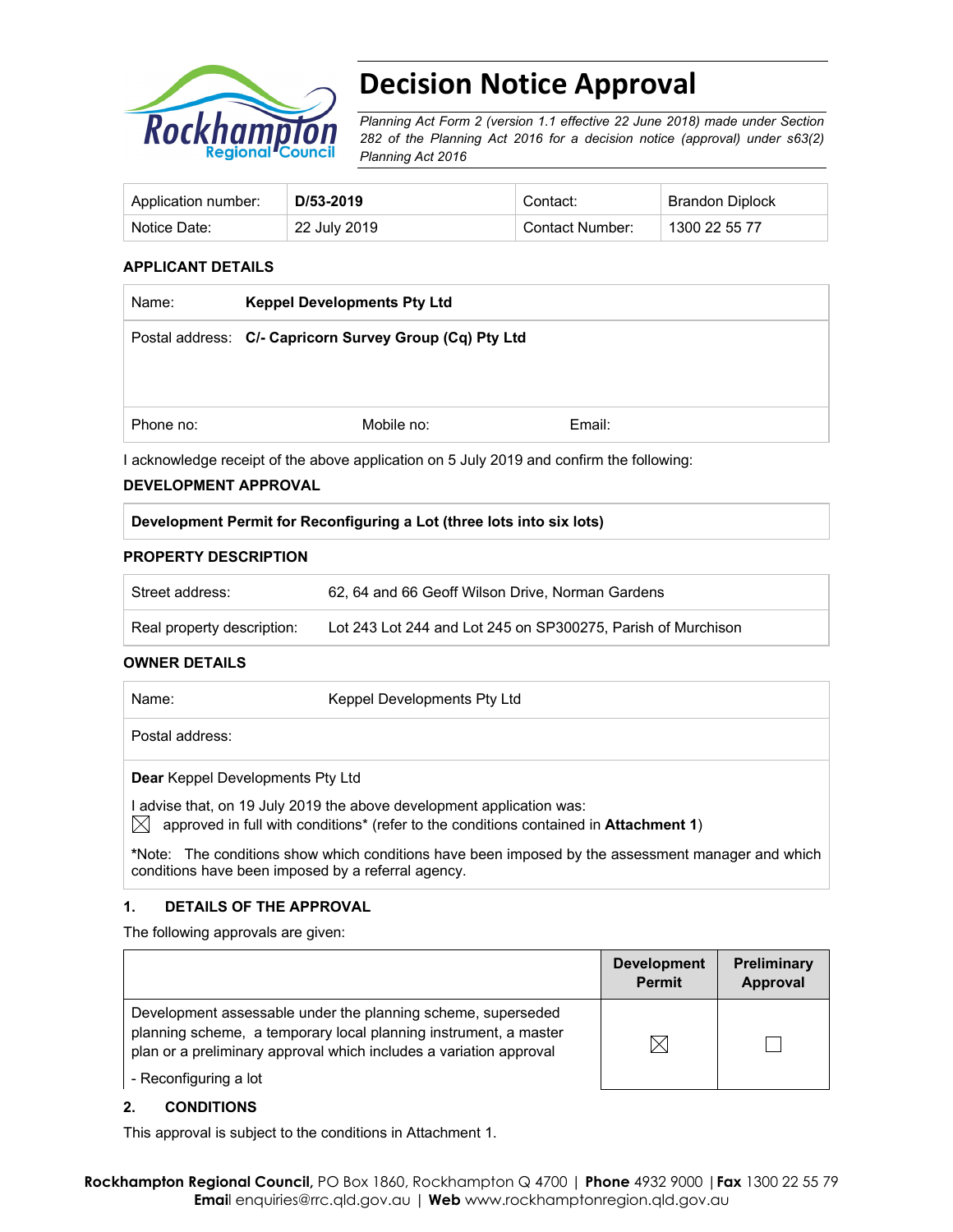#### **3. FURTHER DEVELOPMENT PERMITS REQUIRED** NIL

#### **4. REFERRAL AGENCIES** NIL

#### **5. THE APPROVED PLANS**

**The approved development must be completed and maintained generally in accordance with the approved drawings and documents:** 

| <b>Drawing/report title</b>                                       | <b>Prepared by</b>                | <b>Date</b>  | <b>Reference</b><br>number | <b>Version</b><br>/ issue |
|-------------------------------------------------------------------|-----------------------------------|--------------|----------------------------|---------------------------|
| Reconfiguration Plan - Plan of<br>Development (3 Lot into 6 Lots) | Capricorn Survey<br>Group CQ      | 28 June 2019 | 6555-11-ROL                | Rev A                     |
| Crestwood Stage 11 - 3 Lots into 6<br>Lots - Service Layout       | <b>Hartecs NGA</b><br>Engineering | 27 June 2019 | 1152-SW                    |                           |

#### **6. CURRENCY PERIOD FOR THE APPROVAL (s.85 of the** *Planning Act***)**

The standard currency periods stated in section 85 of *Planning Act 2016* apply to each aspect of development in this approval, if not stated in the conditions of approval attached.

#### **7. STATEMENT OF REASONS**

| Description of the<br>development    | The proposed development is for Reconfiguring a Lot (three into six lots)                                                                             |                                                                                                                                                                                                                                                                                                                                                           |  |  |  |  |
|--------------------------------------|-------------------------------------------------------------------------------------------------------------------------------------------------------|-----------------------------------------------------------------------------------------------------------------------------------------------------------------------------------------------------------------------------------------------------------------------------------------------------------------------------------------------------------|--|--|--|--|
| <b>Reasons for Decision</b>          | The proposed development will facilitate the efficient development of the<br>a)<br>land for its intended purpose;                                     |                                                                                                                                                                                                                                                                                                                                                           |  |  |  |  |
|                                      | b)<br>University;                                                                                                                                     | The proposal will offer an affordable housing option within close<br>proximity to a number of services including the Central Queensland                                                                                                                                                                                                                   |  |  |  |  |
|                                      | C)                                                                                                                                                    | The proposed use does not compromise the strategic framework in the<br>Rockhampton Region Planning Scheme 2015;                                                                                                                                                                                                                                           |  |  |  |  |
|                                      | d)                                                                                                                                                    | Assessment of the development against the relevant zone purpose,<br>planning scheme codes and planning scheme policies demonstrates<br>that the proposed development will not cause significant adverse<br>impacts on the surrounding natural environment, built environment and<br>infrastructure, community facilities, or local character and amenity; |  |  |  |  |
|                                      | The proposed development does not compromise the relevant State<br>e)<br>Planning Policy; and                                                         |                                                                                                                                                                                                                                                                                                                                                           |  |  |  |  |
|                                      | f)                                                                                                                                                    | On balance, the application should be approved because the<br>circumstances favour Council exercising its discretion to approve the<br>application even though the development does not comply with an<br>aspect of the assessment benchmarks.                                                                                                            |  |  |  |  |
| Assessment<br><b>Benchmarks</b>      | The proposed development was assessed against the following assessment<br>benchmarks:                                                                 |                                                                                                                                                                                                                                                                                                                                                           |  |  |  |  |
|                                      | Reconfiguring a Lot Code;                                                                                                                             |                                                                                                                                                                                                                                                                                                                                                           |  |  |  |  |
|                                      | $\bullet$                                                                                                                                             | Low Density Residential Zone Code;                                                                                                                                                                                                                                                                                                                        |  |  |  |  |
|                                      |                                                                                                                                                       | Access, Parking and Transport Code; and                                                                                                                                                                                                                                                                                                                   |  |  |  |  |
|                                      | Water and Sewer Code.                                                                                                                                 |                                                                                                                                                                                                                                                                                                                                                           |  |  |  |  |
| <b>Compliance with</b><br>assessment | The development was assessed against all of the assessment benchmarks<br>listed above and complies with all of these with the exception listed below. |                                                                                                                                                                                                                                                                                                                                                           |  |  |  |  |
| benchmarks                           | Assessment                                                                                                                                            | Reasons for the approval despite non-                                                                                                                                                                                                                                                                                                                     |  |  |  |  |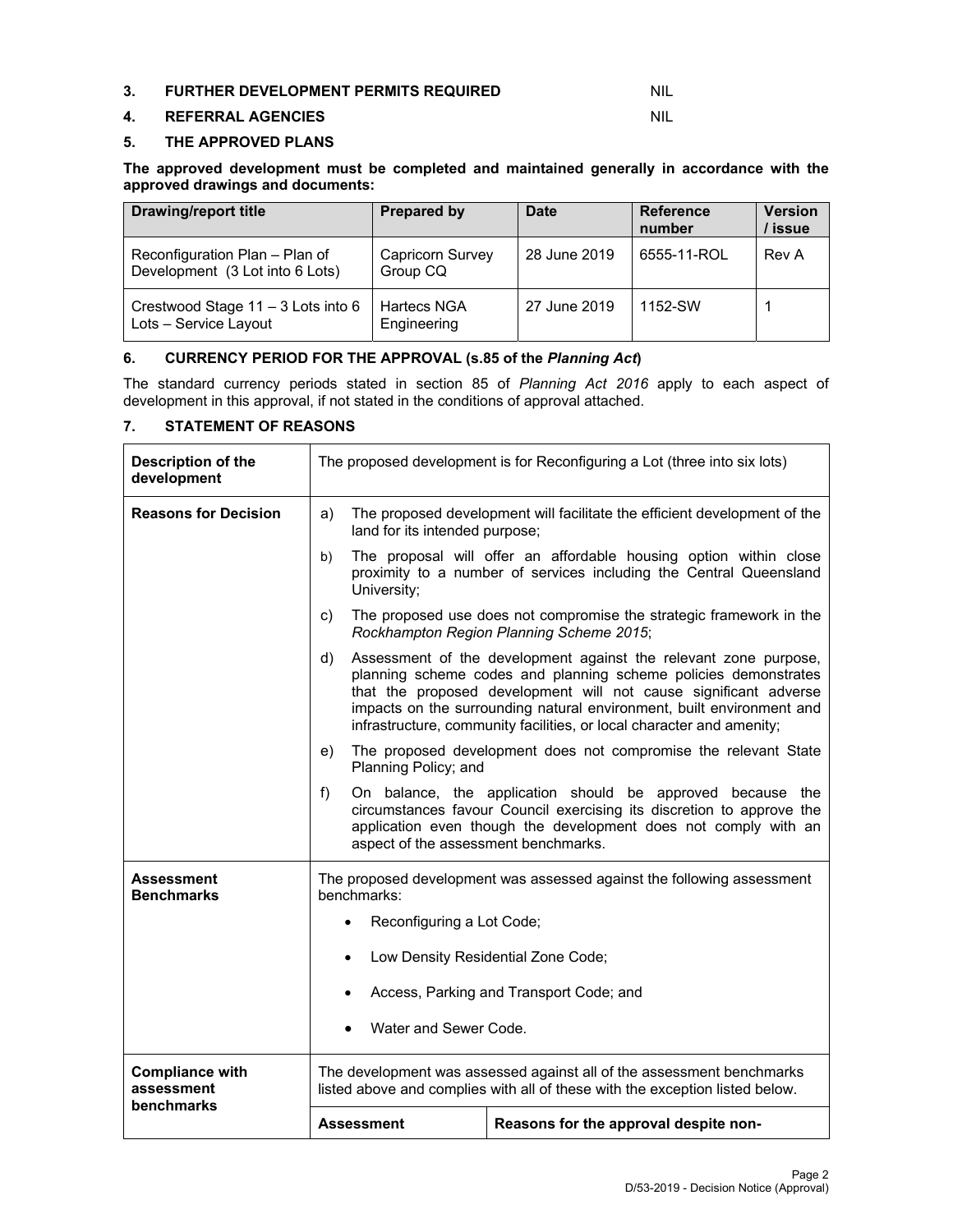|                                            | <b>Benchmark</b>                 | compliance with benchmark                                                                                                                                                                                                                                                                                     |
|--------------------------------------------|----------------------------------|---------------------------------------------------------------------------------------------------------------------------------------------------------------------------------------------------------------------------------------------------------------------------------------------------------------|
|                                            | Reconfiguring a Lot<br>Code      | Whilst the proposal will result in lots smaller than<br>the minimum lot size, the development will still<br>facilitate efficient development of the land for its<br>intended purpose by maintaining sufficient area to<br>provide for an appropriate dwelling, private open<br>space and access for vehicles. |
|                                            |                                  | The proposal will also offer an affordable housing<br>option within close proximity to a number of<br>services including the Central Queensland<br>University.                                                                                                                                                |
| <b>Matters prescribed by</b><br>regulation |                                  | The State Planning Policy - Part E;<br>The Central Queensland Regional Plan;                                                                                                                                                                                                                                  |
|                                            |                                  | The Rockhampton Region Planning Scheme 2015;                                                                                                                                                                                                                                                                  |
|                                            | consistent development form; and | Surrounding use of adjacent premises in terms of commensurate and                                                                                                                                                                                                                                             |
|                                            | application.                     | The common material, being the material submitted with the                                                                                                                                                                                                                                                    |

#### **8. APPEAL RIGHTS**

The rights of an applicant to appeal to a tribunal or the Planning and Environment Court against a decision about a development application are set out in chapter 6, part 1 of the *Planning Act 2016*. There may also be a right to make an application for a declaration by a tribunal (see chapter 6, part 2 of the *Planning Act 2016).*

#### *Appeal by an applicant*

An applicant for a development application may appeal to the Planning and Environment Court against the following:

- the refusal of all or part of the development application
- a provision of the development approval
- the decision to give a preliminary approval when a development permit was applied for
- a deemed refusal of the development application.

An applicant may also have a right to appeal to the Development tribunal. For more information, see schedule 1 of the *Planning Act 2016*.

The timeframes for starting an appeal in the Planning and Environment Court are set out in section 229 of the *Planning Act 2016*.

**Attachment 2** is an extract from the *Planning Act 2016* that sets out the applicant's appeal rights and the appeal rights of a submitter.

#### **9. WHEN THE DEVELOPMENT APPROVAL TAKES EFFECT**

This development approval takes effect:

From the time the decision notice is given – if there is no submitter and the applicant does not appeal the decision to the court.

Or

When the submitter's appeal period ends  $-$  if there is a submitter and the applicant does not appeal the decision to the court.

Or

Subject to the decision of the court, when the appeal is finally decided  $-$  if an appeal is made to the court.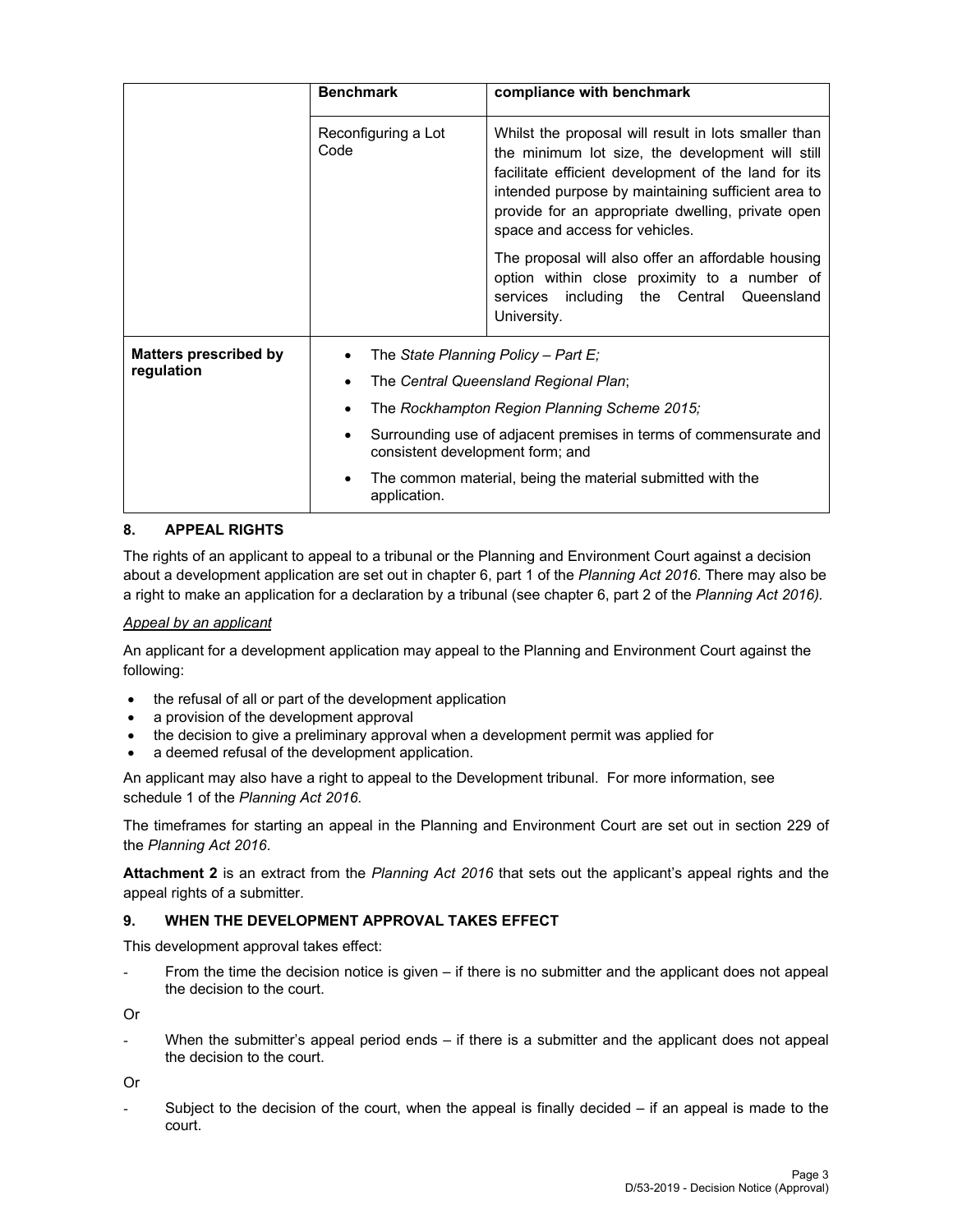#### **10. ASSESSMENT MANAGER**

| ˈ <sub>Nameː</sub> Tarnya Fitzgibbon<br><b>COORDINATOR</b> | Signature: | Date: 22 July 2019 |
|------------------------------------------------------------|------------|--------------------|
| <b>DEVELOPMENT ASSESSMENT</b>                              |            |                    |

#### **Attachment 1 – Conditions of the approval**

*Part 1* **–** *Conditions imposed by the assessment manager [Note: where a condition is imposed about infrastructure under Chapter 4 of the Planning Act 2016, the relevant provision of the Act under which this condition was imposed must be specified.]*

#### **Attachment 2—Extract on appeal rights**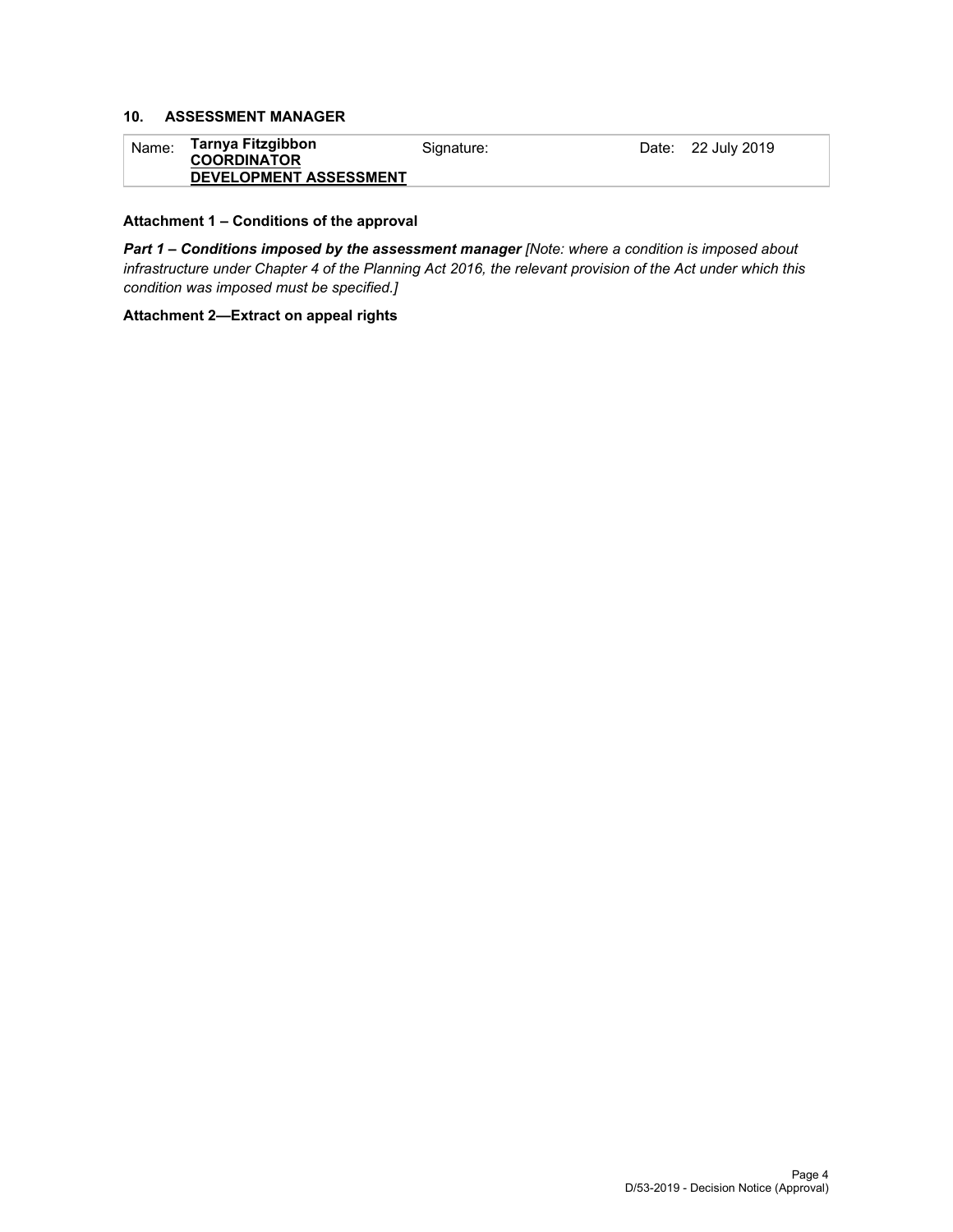

### **Attachment 1 – Part 1 Rockhampton Regional Council Conditions**

*Planning Act 2016* 

#### 1.0 ADMINISTRATION

- 1.1 The Developer and his employee, agent, contractor or invitee is responsible for ensuring compliance with the conditions of this development approval.
- 1.2 Where these Conditions refer to "Council" in relation to requiring Council to approve or to be satisfied as to any matter, or conferring on the Council a function, power or discretion, that role may be fulfilled in whole or in part by a delegate appointed for that purpose by the Council.
- 1.3 All conditions, works, or requirements of this development must be undertaken, completed, and be accompanied by a Compliance Certificate for any operational works required by this development approval:
	- 1.3.1 to Council's satisfaction;
	- 1.3.2 at no cost to Council; and
	- 1.3.3 prior to the issue of the Survey Plan Approval Certificate,

unless otherwise stated.

- 1.4 Infrastructure requirements of this development approval must be contributed to the relevant authorities, where applicable, at no cost to Council, prior to the issue of the Survey Plan Approval Certificate, unless otherwise stated.
- 1.5 All works must be designed, constructed and maintained in accordance with the relevant Council policies, guidelines and standards, unless otherwise stated.
- 1.6 All engineering drawings/specifications, design and construction works must be in accordance with the requirements of the relevant *Australian Standards* and must be approved, supervised and certified by a Registered Professional Engineer of Queensland.
- 2.0 APPROVED PLANS AND DOCUMENTS
- 2.1 The approved development must be completed and maintained generally in accordance with the approved plans and documents, except where amended by any condition of this development approval:

| <b>Drawing/report title</b>                                          | Prepared by                  | <b>Date</b>     | <b>Reference</b><br>number | Version/<br>issue |
|----------------------------------------------------------------------|------------------------------|-----------------|----------------------------|-------------------|
| Reconfiguration Plan -<br>Plan of Development (3<br>Lot into 6 Lots) | Capricorn Survey<br>Group CQ | 28 June<br>2019 | 6555-11-ROL                | Rev A             |
| Crestwood Stage $11 - 3$<br>Lots into 6 Lots - Service<br>Layout     | Hartecs NGA<br>Engineering   | 27 June<br>2019 | 1152-SW                    |                   |

- 2.2 Where there is any conflict between the conditions of this development approval and the details shown on the approved plans and documents, the conditions of this development approval must prevail.
- 2.3 Where conditions require the above plans or documents to be amended, the revised document(s) must be submitted for approval by Council prior to the issue of the Survey Plan Approval Certificate.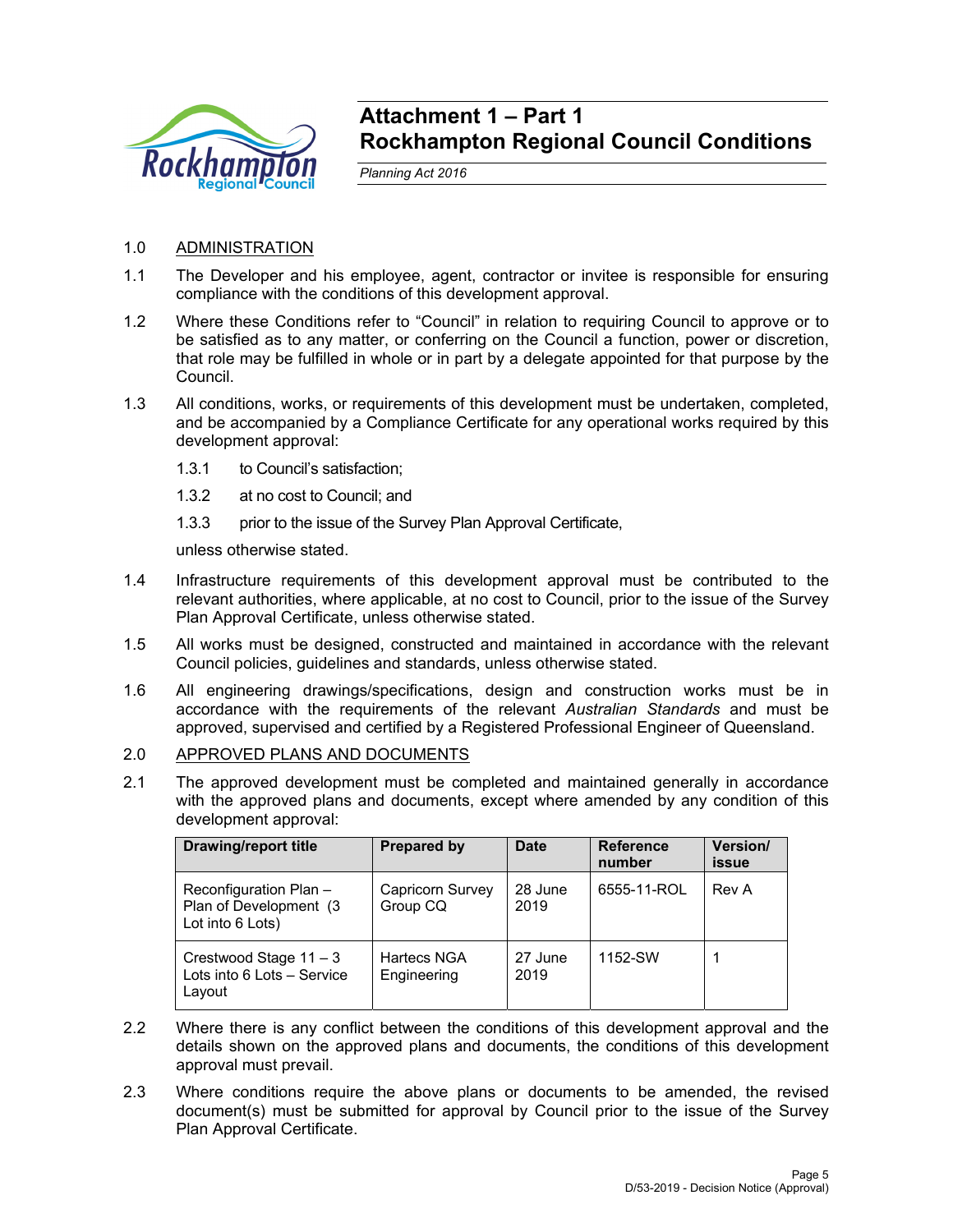#### 3.0 STAGED DEVELOPMENT

- 3.1 This development approval is for a development to be undertaken in three (3) discrete stages, namely:
	- 3.1.1 Lot 1 and Lot 2 (Stage One);
	- 3.1.2 Lot 3 and Lot 4 (Stage Two); and
	- 3.1.3 Lot 5 and Lot 6 (Stage Three),

in accordance with the approved plans (refer to condition 2.1).

The stages are not required to be undertaken in chronological order.

3.2 Unless otherwise expressly stated, the conditions must be read as being applicable to all stages.

#### 4.0 ACCESS WORKS

4.1 All vehicular access to and from proposed Lots 1 to 6 (inclusive) must be via Geoff Wilson Drive only. Direct vehicular access to Norman Road is prohibited. A property note to this effect will be entered against Lots 1 to 6.

#### 5.0 SEWERAGE WORKS

- 5.1 All sewerage works must be designed and constructed in accordance with the approved plans (refer to condition 2.1), *Capricorn Municipal Development Guidelines*, *Water Supply (Safety and Reliability) Act 2008*, and *Plumbing and Drainage Act 2018.*
- 5.2 All lots within the development must be connected to Council's reticulated sewerage network. Each lot must be provided with its own separate sewerage connection point, located wholly within its respective property boundary.
- 5.3 The existing sewerage connection points located within the existing Lots 243, 244 and 245 must be retained to service proposed Lots 1, 3 and 5.
- 5.4 New sewerage connection points must be provided for proposed Lots 2, 4 and 6 from the existing reticulated sewerage network located adjacent to the front boundary of the properties. All connections to existing Council Infrastructure are to be completed as Private Works by Fitzroy River Water.

#### 6.0 WATER WORKS

- 6.1 All water works must be designed and constructed in accordance with the approved plans (refer to condition 2.1), *Capricorn Municipal Development Guidelines*, *Water Supply (Safety and Reliability) Act 2008*, and *Plumbing and Drainage Act 2018.*
- 6.2 All lots within the development must be connected to Council's reticulated water network.
- 6.3 The existing water connection points located within the existing Lots 243, 244 and 245 must be retained to service proposed Lots 1, 4 and 5.
- 6.4 New water connection points must be provided for proposed Lots 2, 3 and 6 from the existing reticulated water network located in Geoff Wilson Drive. All connections to existing Council Infrastructure are to be completed as Private Works by Fitzroy River Water.
- 7.0 ROOF AND ALLOTMENT DRAINAGE WORKS
- 7.1 All roof and allotment drainage works must be designed and constructed in accordance with the approved plans (refer to condition 2.1), *Queensland Urban Drainage Manual*, *Capricorn Municipal Development Guidelines*, and sound engineering practice.
- 7.2 All roof and allotment runoff from the development must be directed to a lawful point of discharge and must not restrict, impair or change the natural flow of runoff water or cause a nuisance to surrounding land or infrastructure.
- 8.0 BUILDING WORKS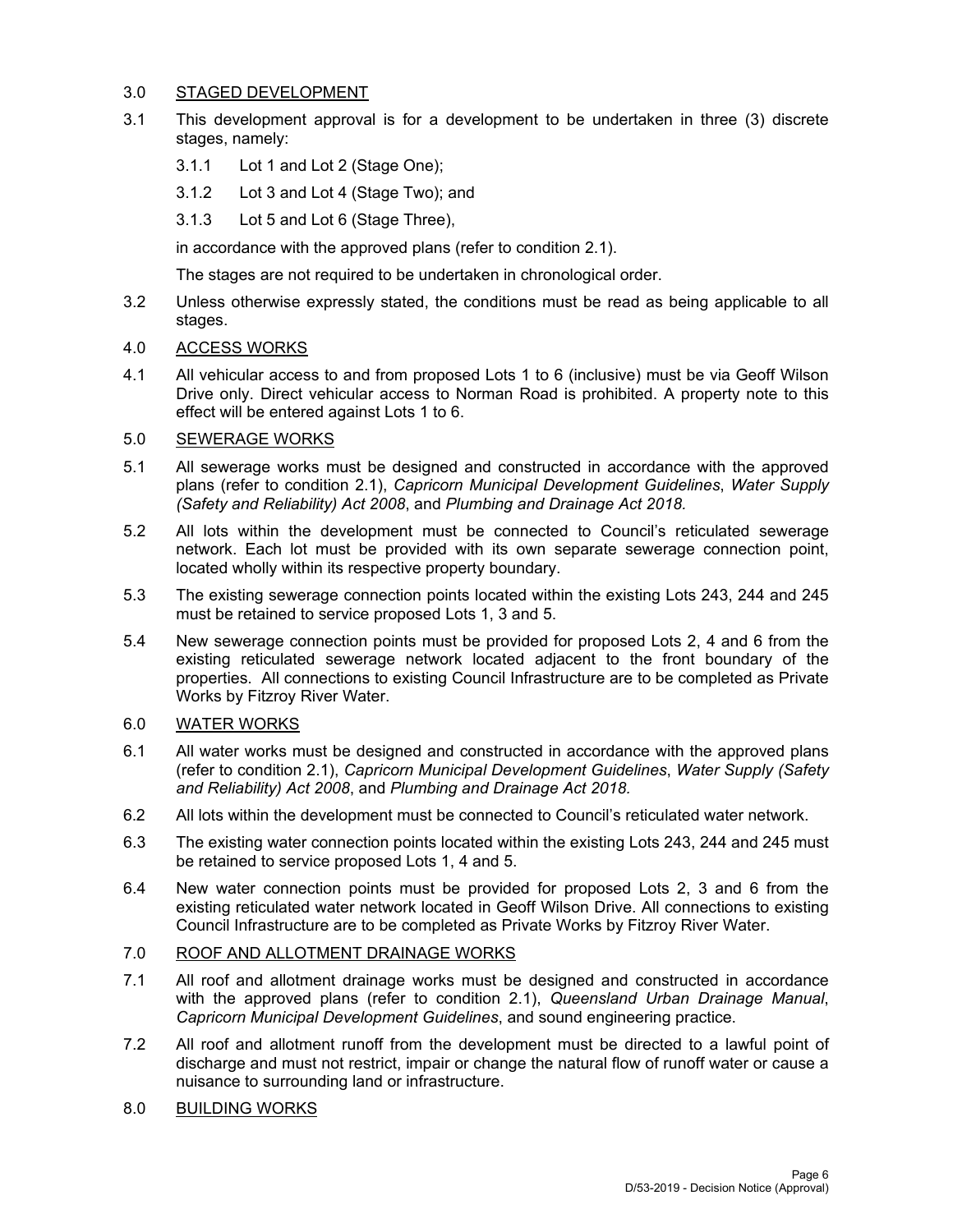- 8.1 All eaves of any new building are to be located within the Building envelope as shown on the approved plan (refer to condition 2.1).
- 8.2 No wall longer than eight (8) metres is to be constructed along the zero boundary setback. Where not on the boundary, it is required to have a minimum setback of 0.75 metres (refer to condition 2.1).
- 8.3 Only a garage wall is permitted along the zero boundary setback.
- 8.4 Any garage is to be setback a minimum of 5.4 metres from the Geoff Wilson Drive boundary.
- 9.0 ELECTRICITY
- 9.1 A *Certificate of Electricity Supply* from the relevant service provider must be provided to Council, prior to the issue of the Survey Plan Approval Certificate.

Note: The applicant can enter into a *Negotiated Connection Establishment Contract* with the Supplier for the provisioning of electrical services and/or street lighting. Provided the Applicant has undertaken all the conditions of the contract, including providing performance security, the Supplier will issue *a Certificate of Electricity Supply*.

9.2 Electricity services must be provided to each lot in accordance with the standards and requirements of the relevant service provider.

#### 10.0 TELECOMMUNICATIONS

- 10.1 Telecommunications services must be provided to each lot in accordance with the standards and requirements of the relevant service provider. Unless otherwise stipulated by telecommunications legislation at the time of installation, this includes all necessary pits and pipes, and conduits that provide a connection to the telecommunications network.
- 10.2 Evidence (see below) of acceptance of the works from the relevant service provider must be provided to Council, prior to the issue of the Survey Plan Approval Certificate e.g. This will be a letter from either :-
	- **NBN** *a 'Certificate of Practical Completion*",

**Telstra** a-"*Telecommunications Agreement/Provisioning Letter*",

**A Licenced Carrier** under the Telecommunications Act 1997- (*signed documentation from a Registered Professional Engineer Queensland -electrical enginee*r.)

#### 11.0 ASSET MANAGEMENT

- 11.1 Any alteration necessary to electricity, telephone, water mains, sewerage mains, and/or public utility installations resulting from the development or in connection with the development, must be undertaken and completed at no cost to Council.
- 11.2 Any damage to existing stormwater, water supply and sewerage infrastructure, kerb and channel, pathway or roadway (including removal of concrete slurry from public land and Council infrastructure), that occurs while any works are being carried out in association with this development approval must be repaired at full cost to the developer. This includes the reinstatement of any existing traffic signs or pavement markings that may have been removed or damaged.

#### 12.0 OPERATING PROCEDURES

12.1 All construction materials, waste, waste skips, machinery and contractors' vehicles must be located and stored or parked within the development site. Storage of materials, or parking of construction machinery or contractors' vehicles must not occur within Geoff Wilson Drive or Norman Road.

#### ADVISORY NOTES

#### NOTE 1. Aboriginal Cultural Heritage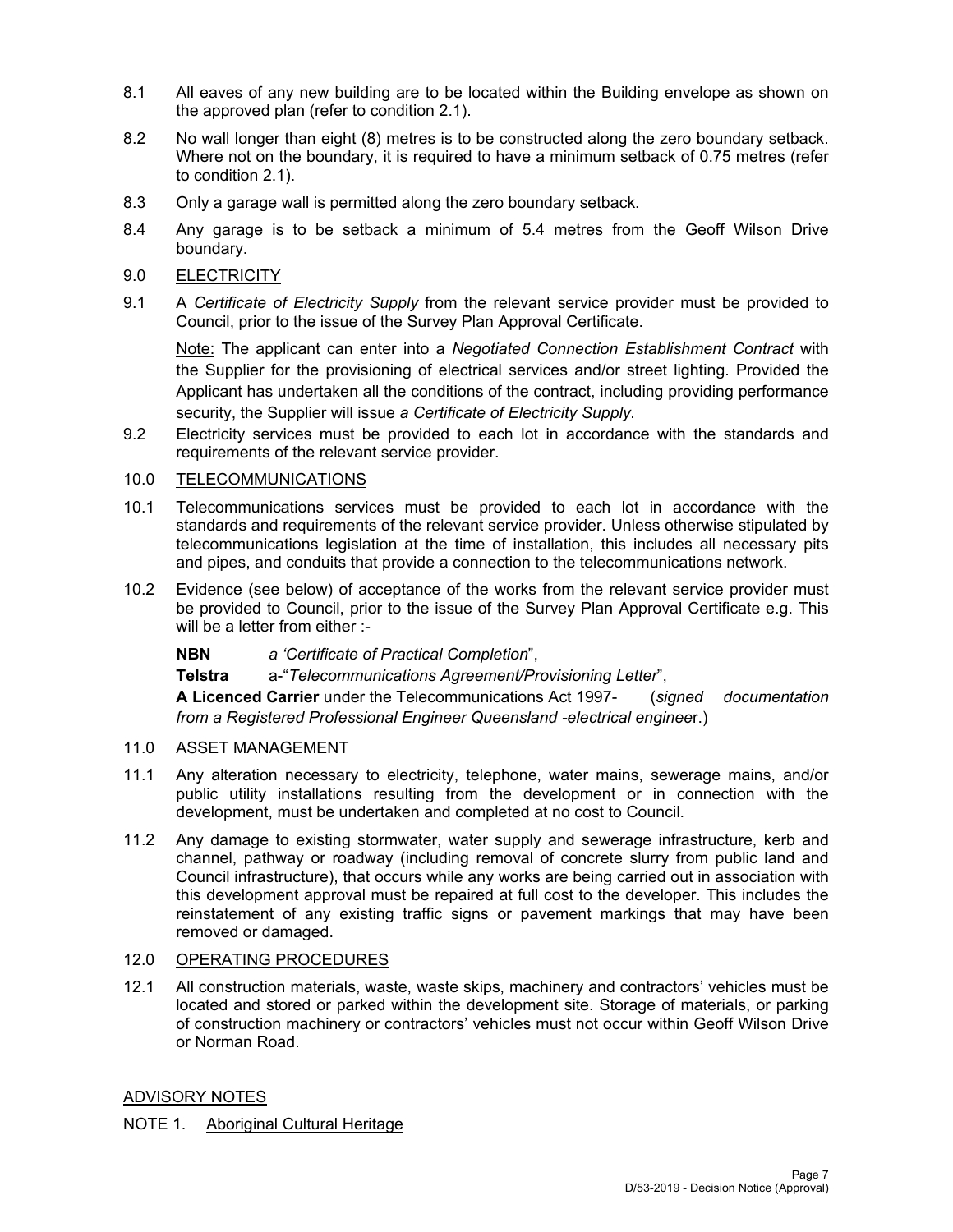It is advised that under section 23 of the *Aboriginal Cultural Heritage Act 2003*, a person who carries out an activity must take all reasonable and practicable measures to ensure the activity does not harm Aboriginal cultural heritage (the "cultural heritage duty of care"). Maximum penalties for breaching the duty of care are listed in the Aboriginal cultural heritage legislation. The information on Aboriginal cultural heritage is available on the Department of Aboriginal and Torres Strait Islander and Multicultural Affairs website www.datsima.qld.gov.au.

#### NOTE 2. General Environmental Duty

General environmental duty under the *Environmental Protection Act 1994* prohibits unlawful environmental nuisance caused by noise, aerosols, particles, dust, ash, fumes, light, odour or smoke beyond the boundaries of the development site during all stages of the development including earthworks, construction and operation.

#### NOTE 3. General Safety Of Public During Construction

The *Work Health and Safety Act 2011* and *Manual of Uniform Traffic Control Devices* must be complied with in carrying out any construction works, and to ensure safe traffic control and safe public access in respect of works being constructed on a road.

#### NOTE 4. Property Note (Access)

All vehicular access to and from proposed Lot 1 to Lot 6 (inclusive) must be via the existing Geoff Wilson Drive only. Direct vehicular access to Norman Road is prohibited.

#### NOTE 5. Works in Road Reserve Permit

It is advised that a Works in Road Reserve Permit (including a fee for the vehicle crossover and compliant with Standard *Capricorn Municipal Development Guidelines,* Standard Drawings) will be required at Building Application Stage for any future driveways associated with proposed Lots 1 - 6.

#### NOTE 6. Infrastructure Charges Notice

This application is subject to infrastructure charges in accordance with Council policies. The charges are presented on an Infrastructure Charges Notice.

Prior to making payment please contact Council to establish if the Development Incentives Policy applies to this development.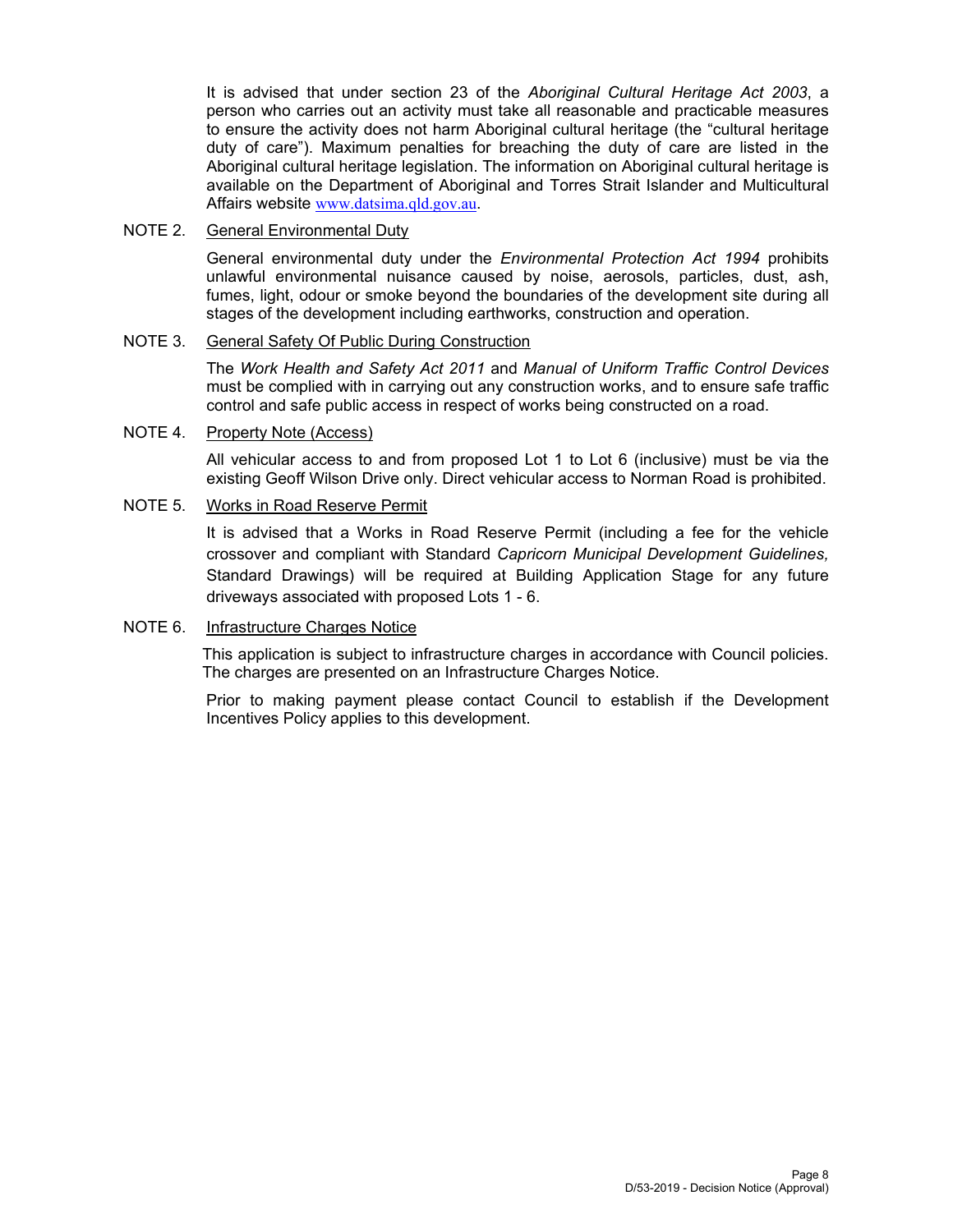

## **Attachment 2 - Appeal Rights**

*PLANNING ACT 2016*

The following is an extract from the *Planning Act 2016 (Chapter 6)*

#### *Appeal rights*

#### *229 Appeals to tribunal or P&E Court*

- (1) Schedule 1 states—
	- (a) matters that may be appealed to— (i) either a tribunal or the P&E Court; or (ii) only a tribunal; or (iii) only the P&E Court; and
	- (b) the person—
		- (i) who may appeal a matter (the **appellant**); and
		- (ii) who is a respondent in an appeal of the matter; and (iii) who is a co-respondent in an appeal of the matter; and
		- (iv) who may elect to be a co-respondent in an appeal of the matter.
- (2) An appellant may start an appeal within the appeal period.
- (3) The **appeal period** is—
	- (a) for an appeal by a building advisory agency—10 business days after a decision notice for the decision is given to the agency or
	- (b) for an appeal against a deemed refusal—at any time after the deemed refusal happens; or
	- (c) for an appeal against a decision of the Minister, under chapter 7, part 4, to register premises or to renew the registration of premises—20 business days after a notice is published under section 269(3)(a) or (4); or
	- (d) for an appeal against an infrastructure charges notice— 20 business days after the infrastructure charges notice is given to the person; or
	- (e) for an appeal about a deemed approval of a development application for which a decision notice has not been given—30 business days after the applicant gives the deemed approval notice to the assessment manager; or
	- (f) for any other appeal—20 business days after a notice of the decision for the matter, including an enforcement notice, is given to the person.

#### Note—

See the P&E Court Act for the court's power to extend the appeal period.

- (4) Each respondent and co-respondent for an appeal may be heard in the appeal.
- (5) If an appeal is only about a referral agency's response, the assessment manager may apply to the tribunal or P&E Court to withdraw from the appeal.
- (6) To remove any doubt, it is declared that an appeal against an infrastructure charges notice must not be about— (a) the adopted charge itself; or
	- (b) for a decision about an offset or refund—
		- (i) the establishment cost of trunk infrastructure identified in a LGIP; or
		- (ii) the cost of infrastructure decided using the method
	- included in the local government's charges resolution.

#### **230 Notice of appeal**

- (1) An appellant starts an appeal by lodging, with the registrar of the tribunal or P&E Court, a notice of appeal that— (a) is in the approved form; and
	- (b) succinctly states the grounds of the appeal.
- (2) The notice of appeal must be accompanied by the required fee.
- (3) The appellant or, for an appeal to a tribunal, the registrar must, within the service period, give a copy of the notice of appeal to—
- (a) the respondent for the appeal; and
- (b) each co-respondent for the appeal; and
- (c) for an appeal about a development application under schedule 1, table 1, item 1—each principal submitter for the development application; and
- (d) for an appeal about a change application under schedule 1, table 1, item 2—each principal submitter for the change application; and
- (e) each person who may elect to become a co-respondent for the appeal, other than an eligible submitter who is not a principal submitter in an appeal under paragraph (c) or (d); and
- (f) for an appeal to the P&E Court—the chief executive; and
- (g) for an appeal to a tribunal under another Act—any other person who the registrar considers appropriate.
- (4) The **service period** is—
	- (a) if a submitter or advice agency started the appeal in the P&E Court-2 business days after the appeal is started; or
	- (b) otherwise—10 business days after the appeal is started.
- (5) A notice of appeal given to a person who may elect to be a co-respondent must state the effect of subsection
- (6) A person elects to be a co-respondent by filing a notice of election, in the approved form, within 10 business days
	- after the notice of appeal is given to the person*.*
- **231 Other appeals**
- (1) Subject to this chapter, schedule 1 and the P&E Court Act, unless the Supreme Court decides a decision or other matter under this Act is affected by jurisdictional error, the decision or matter is non-appealable.
- (2) The Judicial Review Act 1991, part 5 applies to the decision or matter to the extent it is affected by jurisdictional error.
- (3) A person who, but for subsection (1) could have made an application under the Judicial Review Act 1991 in relation to the decision or matter, may apply under part 4 of that Act for a statement of reasons in relation to the decision or matter.
- (4) In this section— **decision** includes—
	- (a) conduct engaged in for the purpose of making a decision; and
	- (b) other conduct that relates to the making of a decision; and
	- (c) the making of a decision or the failure to make a decision; and
	- (d) a purported decision; and
	- (e) a deemed refusal.

**non-appealable**, for a decision or matter, means the decision or matter—

- (a) is final and conclusive; and
- (b) may not be challenged, appealed against, reviewed, quashed, set aside or called into question in any other way under the Judicial Review Act 1991 or otherwise, whether by the Supreme Court, another court, a tribunal or another entity; and
- (c) is not subject to any declaratory, injunctive or other order of the Supreme Court, another court, a tribunal or another entity on any ground.

#### **232 Rules of the P&E Court**

- (1) A person who is appealing to the P&E Court must comply with the rules of the court that apply to the appeal.
- (2) However, the P&E Court may hear and decide an appeal even if the person has not complied with rules of the P&E Court.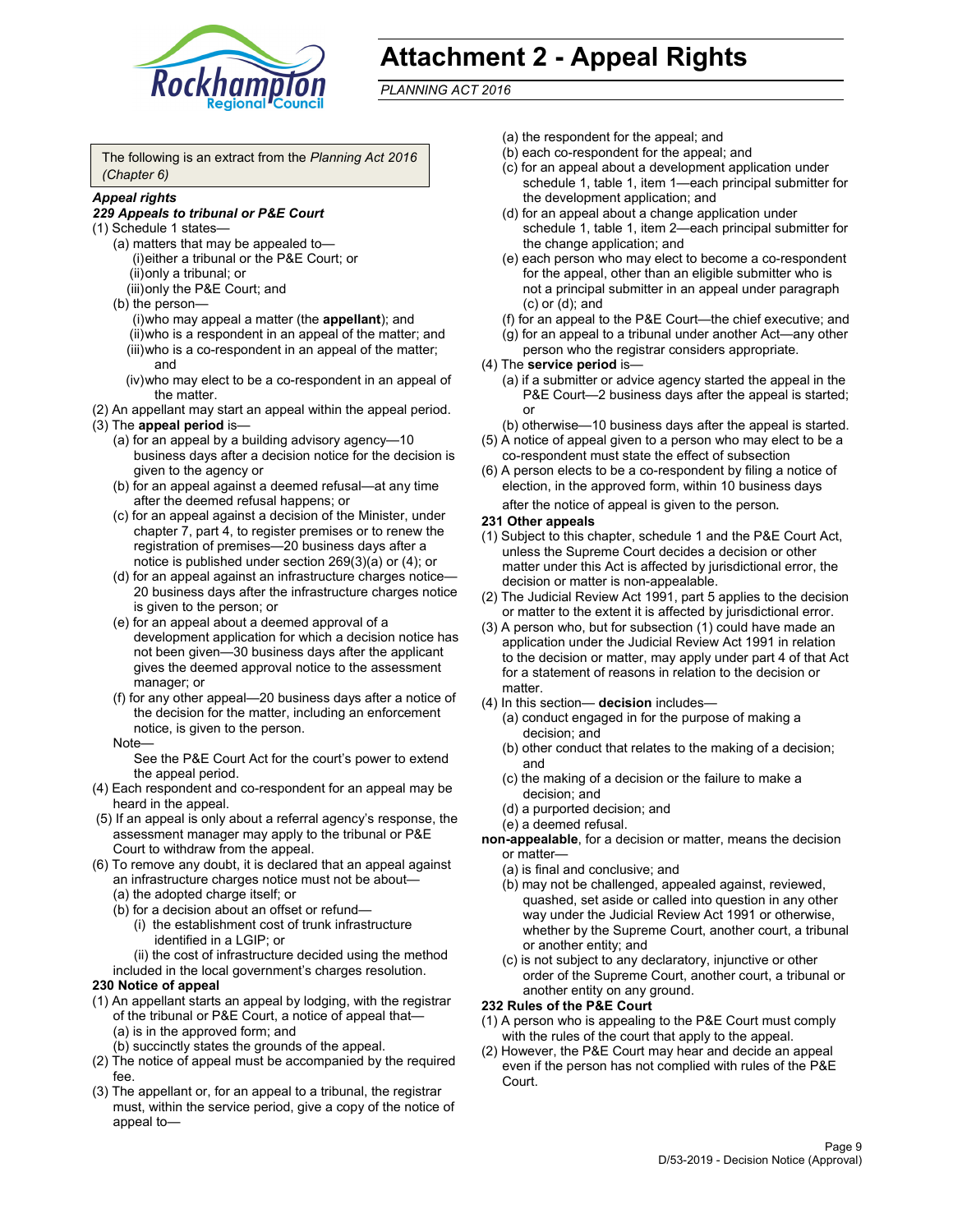

### **Appeal Rights**

*PLANNING ACT 2016*

#### **Schedule 1**

### **Appeals section 229**

#### **1 Appeal rights and parties to appeals**

- (1) Table 1 states the matters that may be appealed to—(a) the P&E court; or (b) a tribunal.
- (2) However, table 1 applies to a tribunal only if the matter involves—
	- (a) the refusal, or deemed refusal of a development application, for—
	- (i) a material change of use for a classified building; or
	- (ii) operational work associated with building work, a retaining wall, or a tennis court; or
	- (b) a provision of a development approval for—
	- (i) a material change of use for a classified building; or
- (ii) operational work associated with building work, a retaining wall, or a tennis court; or
	- (c) if a development permit was applied for—the decision to give a preliminary approval for— (i) a material change of use for a classified building; or
	- (ii) operational work associated with building work, a retaining wall, or a tennis court; or
	- (d) a development condition if—
		- (i) the development approval is only for a material change of use that involves the use of a building classified under the Building Code as a class 2 building; and
		- (ii) the building is, or is proposed to be, not more than 3 storeys; and
		- (iii) the proposed development is for not more than 60 sole-occupancy units; or
	- (e) a decision for, or a deemed refusal of, an extension application for a development approval that is only for a material change of use of a classified building; or
	- (f) a decision for, or a deemed refusal of, a change application for a development approval that is only for a material change of use of a classified building; or
	- (g) a matter under this Act, to the extent the matter relates to—
		- (i) the Building Act, other than a matter under that Act that may or must be decided by the Queensland Building and Construction Commission; or
		- (ii) the Plumbing and Drainage Act, part 4 or 5; or
	- (h) a decision to give an enforcement notice in relation to a matter under paragraphs (a) to (g); or
	- (i) a decision to give an infrastructure charges notice; or
	- (j) the refusal, or deemed refusal, of a conversion application; or
	- (k) a matter that, under another Act, may be appealed to the tribunal; or
	- (l) a matter prescribed by regulation.
- (3) Also, table 1 does not apply to a tribunal if the matter
	- involves—
		- (a) for a matter in subsection  $(2)(a)$  to  $(d)$ 
			- (i) a development approval for which the development application required impact assessment; and
			- (ii) a development approval in relation to which the assessment manager received a properly made submission for the development application; or
	- (b) a provision of a development approval about the identification or inclusion, under a variation approval, of a matter for the development.
- (4) Table 2 states the matters that may be appealed only to the P&E Court.
- (5) Table 3 states the matters that may be appealed only to the tribunal.
- (6) In each table—
	- (a) column 1 states the appellant in the appeal; and
	- (b) column 2 states the respondent in the appeal; and
	- (c) column 3 states the co-respondent (if any) in the appeal; and
	- (d) column 4 states the co-respondents by election (if any) in the appeal.
- (7) If the chief executive receives a notice of appeal under section 230(3)(f), the chief executive may elect to be a corespondent in the appeal.

| Table 1<br>Appeals to the P&E Court and, for certain matters, to a tribunal                                                                                                                                                                                                                                                                    |                              |                                         |                                                       |  |  |
|------------------------------------------------------------------------------------------------------------------------------------------------------------------------------------------------------------------------------------------------------------------------------------------------------------------------------------------------|------------------------------|-----------------------------------------|-------------------------------------------------------|--|--|
| 1. Development applications<br>An appeal may be made against-<br>(a) the refusal of all or part of the development application; or<br>(b) the deemed refusal of the development application; or<br>(c) a provision of the development approval; or<br>(d) if a development permit was applied for-the decision to give a preliminary approval. |                              |                                         |                                                       |  |  |
| Column 1                                                                                                                                                                                                                                                                                                                                       | Column 2                     | Column 3                                | Column 4                                              |  |  |
| Appellant                                                                                                                                                                                                                                                                                                                                      | Respondent                   | Co-respondent                           | Co-respondent by election                             |  |  |
|                                                                                                                                                                                                                                                                                                                                                | $(if$ any)<br>$($ if any $)$ |                                         |                                                       |  |  |
| The applicant                                                                                                                                                                                                                                                                                                                                  | The assessment<br>manager    | If the appeal is about<br>a concurrence | 1 A concurrence agency that is<br>not a co-respondent |  |  |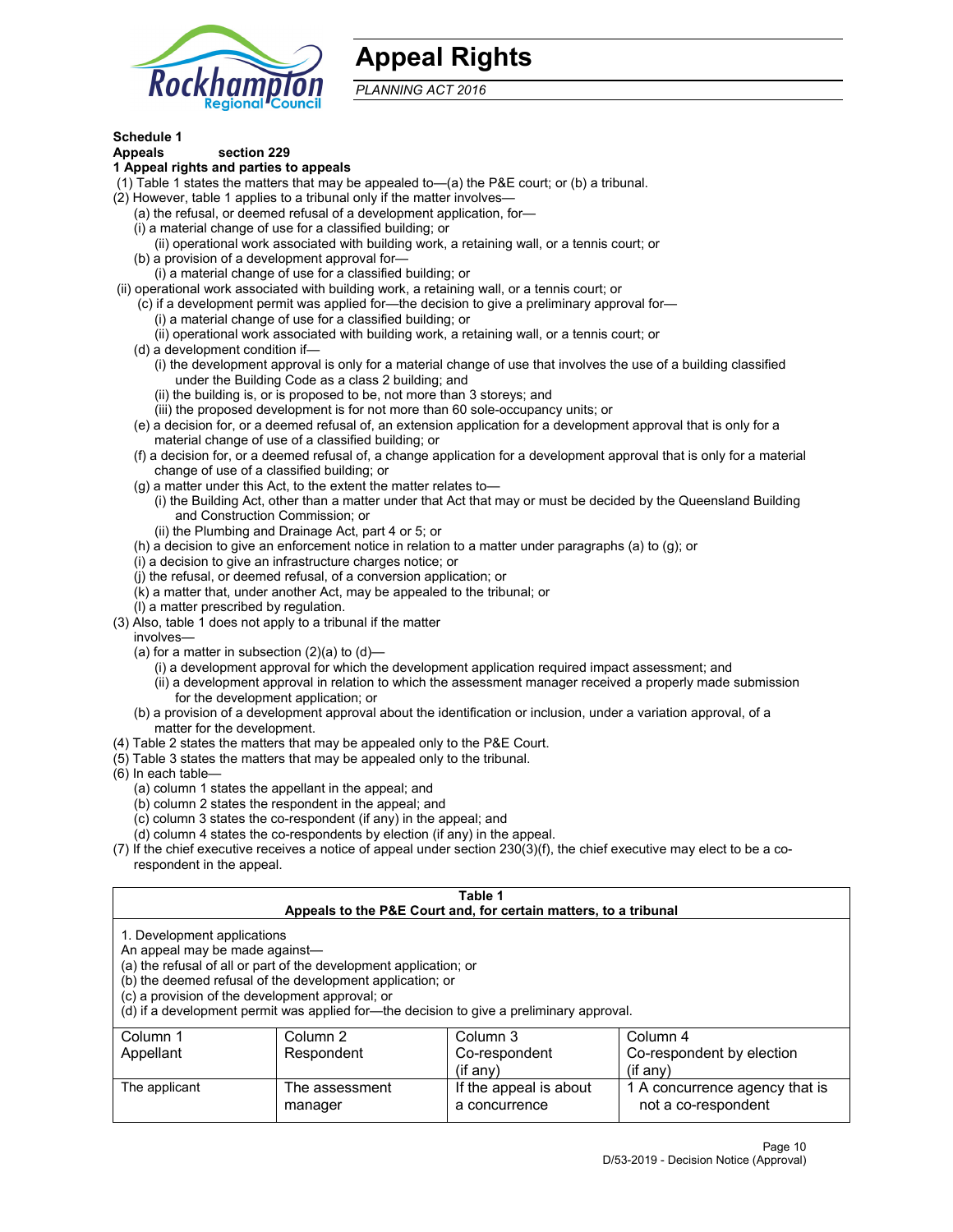| Table 1<br>Appeals to the P&E Court and, for certain matters, to a tribunal                                                                                                                             |                                                                                                                               |                                                                 |                                                                                                                                                                                                                                                                                                                                                 |
|---------------------------------------------------------------------------------------------------------------------------------------------------------------------------------------------------------|-------------------------------------------------------------------------------------------------------------------------------|-----------------------------------------------------------------|-------------------------------------------------------------------------------------------------------------------------------------------------------------------------------------------------------------------------------------------------------------------------------------------------------------------------------------------------|
| 2. Change applications<br>An appeal may be made against-<br>(b) a deemed refusal of a change application.                                                                                               |                                                                                                                               | agency's referral<br>response-the<br>concurrence agency         | 2 If a chosen Assessment<br>manager is the respondent-<br>the prescribed assessment<br>manager<br>3 Any eligible advice agency for<br>the application<br>4 Any eligible submitter for the<br>application<br>(a) a responsible entity's decision for a change application, other than a decision made by the P&E court; or                       |
| Column 1<br>Appellant                                                                                                                                                                                   | Column <sub>2</sub><br>Respondent                                                                                             | Column 3<br>Co-respondent<br>(if any)                           | Column 4<br>Co-respondent by election<br>(if any)                                                                                                                                                                                                                                                                                               |
| 1 The applicant<br>2 If the responsible<br>entity is the<br>assessment<br>manager-an<br>affected entity that<br>gave a pre-request<br>notice or response<br>notice                                      | The responsible<br>entity                                                                                                     | If an affected entity<br>starts the appeal-the<br>applicant     | 1 A concurrence agency for the<br>development application<br>2 If a chosen assessment<br>manager is the respondent-<br>the prescribed assessment<br>manager<br>3 A private certifier for the<br>development application<br>4 Any eligible advice agency for<br>the change application<br>5 Any eligible submitter for the<br>change application |
| 3. Extension applications<br>An appeal may be made against-                                                                                                                                             | (a) the assessment manager's decision about an extension application; or<br>(b) a deemed refusal of an extension application. |                                                                 |                                                                                                                                                                                                                                                                                                                                                 |
| Column 1<br>Appellant                                                                                                                                                                                   | Column <sub>2</sub><br>Respondent                                                                                             | Column 3<br>Co-respondent<br>(if any)                           | Column 4<br>Co-respondent by election<br>(if any)                                                                                                                                                                                                                                                                                               |
| 1 The applicant<br>1<br>For a matter other<br>2<br>than a deemed<br>refusal of an<br>extension<br>application $-$ a<br>concurrence<br>agency, other than<br>the chief executive,<br>for the application | The assessment<br>manager                                                                                                     | If a concurrence<br>agency starts the<br>appeal - the applicant | If a chosen assessment<br>manager is the respondent - the<br>prescribed assessment manager                                                                                                                                                                                                                                                      |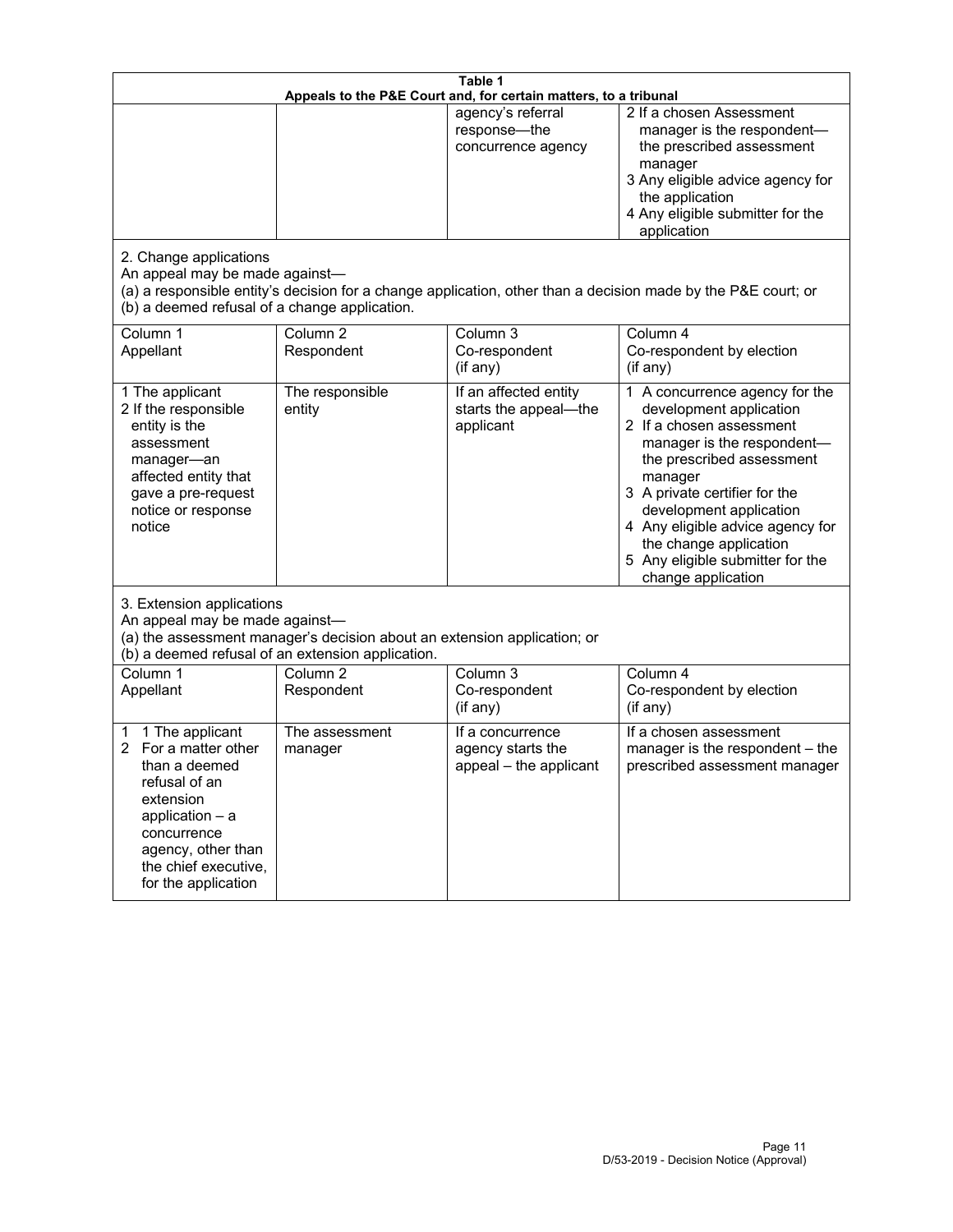#### **Table 1 Appeals to the P&E Court and, for certain matters, to a tribunal**

4. Infrastructure charges notices

An appeal may be made against an infrastructure charges notice on 1 or more of the following grounds

- a) The notice involved an error relating to
	- (i) The application of the relevant adopted charge; or

Examples of errors in applying an adopted charge –

- The incorrect application of gross floor area for a non-residential development
- Applying an incorrect 'use category', under a regulation, to the development
	- (i) The working out of extra demands, for section 120; or
	- (ii) An offset or refund; or
- b) The was no decision about an offset or refund; or
- c) If the infrastructure charges notice states a refund will be given the timing for giving the refund; or
- d) The amount of the charge is so unreasonable that no reasonable relevant local government could have imposed the amount.

| Column 1<br>Appellant                                    | Column 2<br>Respondent                                                    | Column 3<br>Co-respondent<br>$($ if any $)$ | Column 4<br>Co-respondent by election<br>$($ if any $)$ |
|----------------------------------------------------------|---------------------------------------------------------------------------|---------------------------------------------|---------------------------------------------------------|
| The person given the<br>Infrastructure charges<br>notice | The local government<br>that gave the<br>infrastructure charges<br>notice |                                             |                                                         |

5. Conversion applications

An appeal may be made against—

(a) the refusal of a conversion application; or

(b) a deemed refusal of a conversion application.

| Column 1      | Column 2                | Column 3       | Column 4                  |
|---------------|-------------------------|----------------|---------------------------|
| Appellant     | Respondent              | Co-respondent  | Co-respondent by election |
|               |                         | $($ if any $)$ | $($ if any $)$            |
|               |                         |                |                           |
| The applicant | The local government    |                |                           |
|               | to which the conversion |                |                           |
|               | application was made    |                |                           |

6. Enforcement notices

An appeal may be made against the decision to give an enforcement notice.

| Column 1<br>Appellant                      | Column 2<br>Respondent       | Column 3<br>Co-respondent<br>(if any) | Column 4<br>Co-respondent by election<br>$($ if any $)$                                                                                                                    |
|--------------------------------------------|------------------------------|---------------------------------------|----------------------------------------------------------------------------------------------------------------------------------------------------------------------------|
| The person given the<br>enforcement notice | The enforcement<br>authority |                                       | If the enforcement authority is<br>not the local government for<br>the premises in relation to which<br>the offence is alleged to have<br>happened-the local<br>government |

| Table 2<br>Appeals to the P&E Court only                                                                                                                                                                                                         |                                                           |                                         |                                                   |  |
|--------------------------------------------------------------------------------------------------------------------------------------------------------------------------------------------------------------------------------------------------|-----------------------------------------------------------|-----------------------------------------|---------------------------------------------------|--|
| 1. Appeals from tribunal<br>An appeal may be made against a decision of a tribunal, other than a decision under<br>section 252, on the ground of—<br>(a) an error or mistake in law on the part of the tribunal; or<br>(b) jurisdictional error. |                                                           |                                         |                                                   |  |
| Column 1<br>Appellant                                                                                                                                                                                                                            | Column <sub>2</sub><br>Respondent                         | Column 3<br>Co-respondent<br>$(if$ any) | Column 4<br>Co-respondent by election<br>(if any) |  |
| A party to the<br>proceedings for the<br>decision                                                                                                                                                                                                | The other party to the<br>proceedings for the<br>decision |                                         | $\overline{\phantom{0}}$                          |  |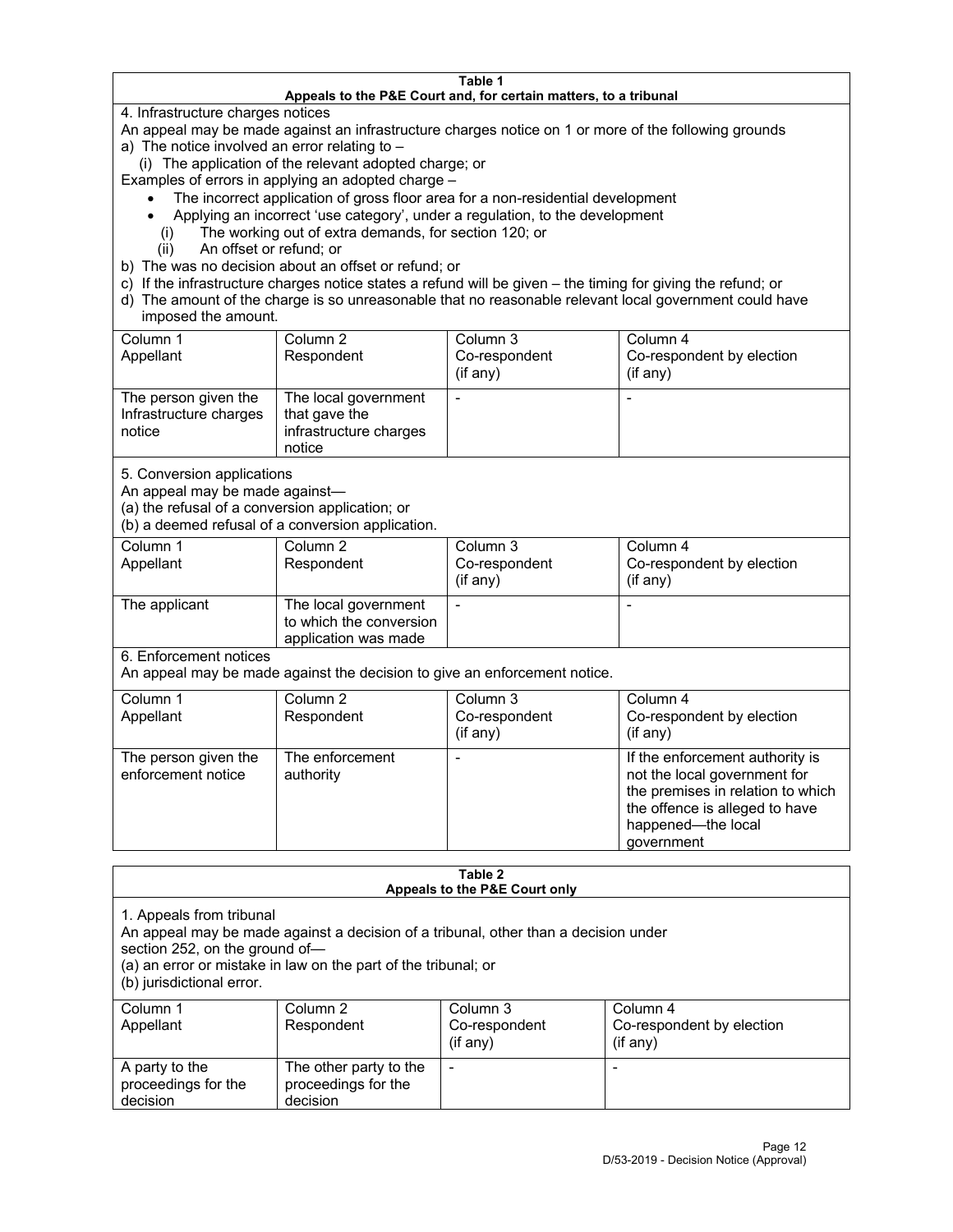#### **Table 2 Appeals to the P&E Court only**

2. Eligible submitter appeals

An appeal may be made against the decision to give a development approval, or an approval for a change application, to the extent that the decision relates to—

(a) any part of the development application for the development approval that required impact assessment; or (b) a variation request.

| Column 1<br>Appellant                                                                                                                                                                                                                                                                                                                                                                                              | Column <sub>2</sub><br>Respondent                                                                                          | Column 3<br>Co-respondent                                                                                               | Column 4<br>Co-respondent by election                |  |
|--------------------------------------------------------------------------------------------------------------------------------------------------------------------------------------------------------------------------------------------------------------------------------------------------------------------------------------------------------------------------------------------------------------------|----------------------------------------------------------------------------------------------------------------------------|-------------------------------------------------------------------------------------------------------------------------|------------------------------------------------------|--|
|                                                                                                                                                                                                                                                                                                                                                                                                                    |                                                                                                                            | $($ if any $)$                                                                                                          | (if any)                                             |  |
| 1 For a development<br>application-an<br>eligible submitter for<br>the development<br>application<br>2 For a change<br>application-an<br>eligible submitter for<br>the change<br>application                                                                                                                                                                                                                       | 1 For a development<br>application-the<br>assessment<br>manager<br>2 For a change<br>application-the<br>responsible entity | 1 The applicant<br>2 If the appeal is<br>about a concurrence<br>agency's referral<br>response-the<br>concurrence agency | Another eligible<br>submitter for the<br>application |  |
| 3. Eligible submitter and eligible advice agency appeals<br>An appeal may be made against a provision of a development approval, or failure to<br>include a provision in the development approval, to the extent the matter relates to-<br>(a) any part of the development application or the change application, for the development approval, that<br>required impact assessment; or<br>(b) a variation request. |                                                                                                                            |                                                                                                                         |                                                      |  |
| Column 1<br>Appellant                                                                                                                                                                                                                                                                                                                                                                                              | Column <sub>2</sub><br>Respondent                                                                                          | Column 3<br>Co-respondent<br>(if any)                                                                                   | Column 4<br>Co-respondent by election<br>(if any)    |  |
| 1 For a development<br>application-an<br>eligible submitter for<br>the development<br>application<br>2 For a change<br>application-an<br>eligible submitter for<br>the change<br>application<br>3 An eligible advice<br>agency for the<br>development<br>application or<br>change application                                                                                                                      | 1 For a development<br>application-the<br>assessment<br>manager<br>2 For a change<br>application-the<br>responsible entity | 1 The applicant<br>2 If the appeal is<br>about a concurrence<br>agency's referral<br>response-the<br>concurrence agency | Another eligible submitter for the<br>application    |  |
| 4. Compensation claims<br>An appeal may be made against-<br>(a) a decision under section 32 about a compensation claim; or<br>(b) a decision under section 265 about a claim for compensation; or<br>(c) a deemed refusal of a claim under paragraph (a) or (b).                                                                                                                                                   |                                                                                                                            |                                                                                                                         |                                                      |  |
| Column 1<br>Appellant                                                                                                                                                                                                                                                                                                                                                                                              | Column <sub>2</sub><br>Respondent                                                                                          | Column 3<br>Co-respondent<br>(if any)                                                                                   | Column 4<br>Co-respondent by election<br>(if any)    |  |
| A person dissatisfied<br>with the decision                                                                                                                                                                                                                                                                                                                                                                         | The local<br>government to which<br>the claim was made                                                                     |                                                                                                                         |                                                      |  |
| 5. Registered premises                                                                                                                                                                                                                                                                                                                                                                                             |                                                                                                                            |                                                                                                                         |                                                      |  |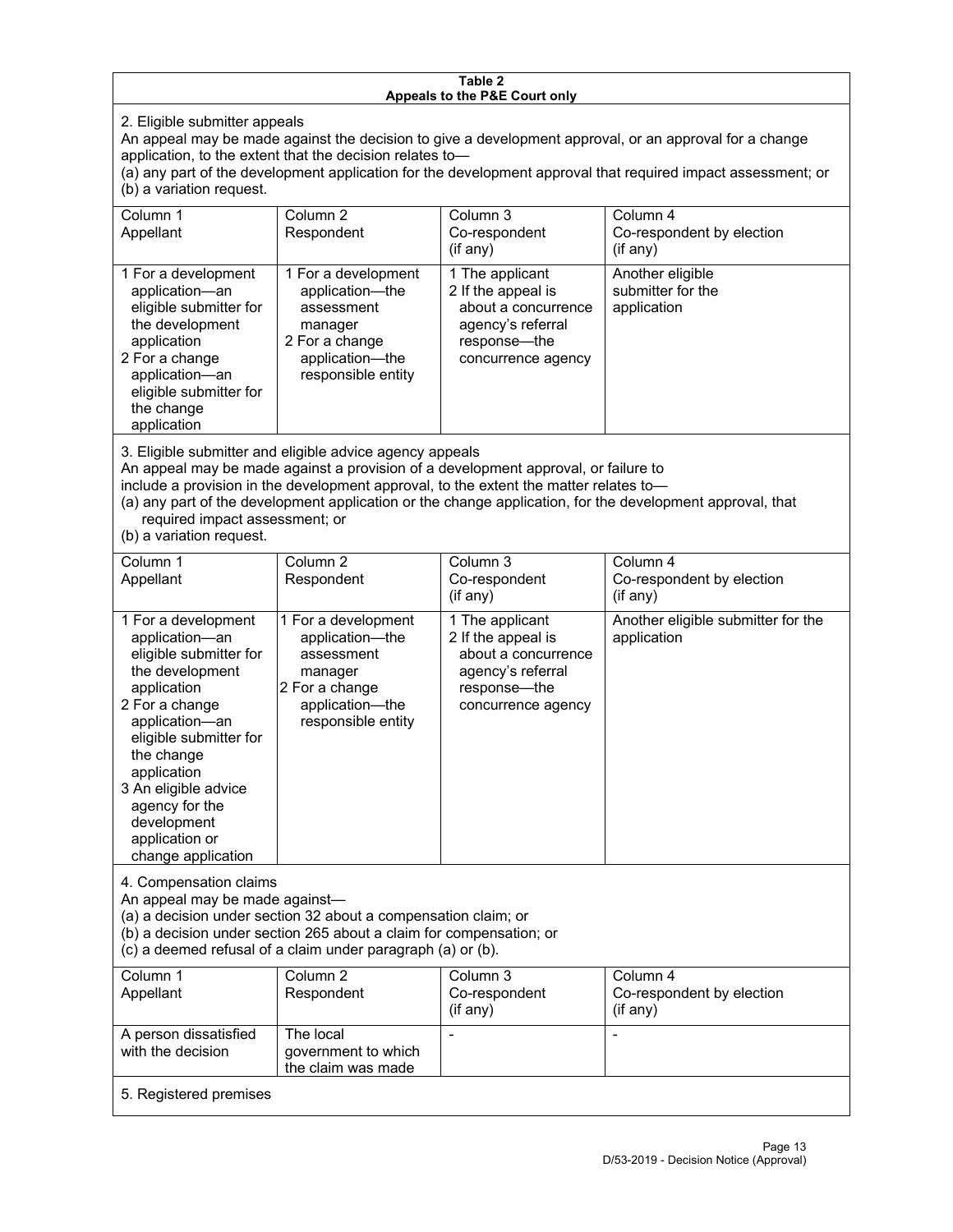| Table 2<br>Appeals to the P&E Court only                                                                                                                                                                                                                                                                             |                                   |                                                  |                                                                                                                                                                             |  |
|----------------------------------------------------------------------------------------------------------------------------------------------------------------------------------------------------------------------------------------------------------------------------------------------------------------------|-----------------------------------|--------------------------------------------------|-----------------------------------------------------------------------------------------------------------------------------------------------------------------------------|--|
| An appeal may be made against a decision of the Minister under chapter 7, part 4.                                                                                                                                                                                                                                    |                                   |                                                  |                                                                                                                                                                             |  |
|                                                                                                                                                                                                                                                                                                                      |                                   |                                                  |                                                                                                                                                                             |  |
| Column 1<br>Appellant                                                                                                                                                                                                                                                                                                | Column <sub>2</sub><br>Respondent | Column <sub>3</sub><br>Co-respondent<br>(if any) | Column 4<br>Co-respondent by election<br>(if any)                                                                                                                           |  |
| 1 A person given a<br>decision notice about<br>the decision<br>2 If the decision is to<br>register premises or<br>renew the<br>registration of<br>premises-an owner<br>or occupier of<br>premises in the<br>affected area for the<br>registered premises<br>who is dissatisfied<br>with the decision                 | The Minister                      |                                                  | If an owner or occupier starts the<br>appeal - the owner of the<br>registered premises                                                                                      |  |
| 6. Local laws<br>An appeal may be made against a decision of a local government, or conditions applied,<br>under a local law about-<br>(a) the use of premises, other than a use that is the natural and ordinary consequence of prohibited<br>development; or<br>(b) the erection of a building or other structure. |                                   |                                                  |                                                                                                                                                                             |  |
| Column 1<br>Appellant                                                                                                                                                                                                                                                                                                | Column <sub>2</sub><br>Respondent | Column 3<br>Co-respondent<br>(if any)            | Column 4<br>Co-respondent by election<br>(if any)                                                                                                                           |  |
| A person who-<br>(a) applied for the<br>decision; and<br>(b) is dissatisfied with<br>the decision or<br>conditions.                                                                                                                                                                                                  | The local government              |                                                  | $\blacksquare$                                                                                                                                                              |  |
| Table 3                                                                                                                                                                                                                                                                                                              |                                   |                                                  |                                                                                                                                                                             |  |
| Appeals to the tribunal only<br>1. Building advisory agency appeals<br>An appeal may be made against giving a development approval for building work to the extent the building<br>work required code assessment against the building assessment provisions.                                                         |                                   |                                                  |                                                                                                                                                                             |  |
| Column 1<br>Appellant                                                                                                                                                                                                                                                                                                | Column <sub>2</sub><br>Respondent | Column <sub>3</sub><br>Co-respondent<br>(if any) | Column 4<br>Co-respondent by election<br>(if any)                                                                                                                           |  |
| A building advisory<br>agency for the<br>development application<br>related to the approval                                                                                                                                                                                                                          | The assessment<br>manager         | The applicant                                    | 1 A concurrence agency for the<br>development application<br>related to the approval<br>2 A private certifier for the<br>development application<br>related to the approval |  |
| 3. Certain decisions under the Building Act and the Plumbing and Drainage Act<br>An appeal may be made against a decision under-<br>(a) the Building Act, other than a decision made by the Queensland Building and Construction Commission; or<br>(b) the Plumbing and Drainage Act, part 4 or 5.                   |                                   |                                                  |                                                                                                                                                                             |  |
| Column 1<br>Appellant                                                                                                                                                                                                                                                                                                | Column <sub>2</sub><br>Respondent | Column 3<br>Co-respondent<br>(if any)            | Column 4<br>Co-respondent by election<br>(if any)                                                                                                                           |  |